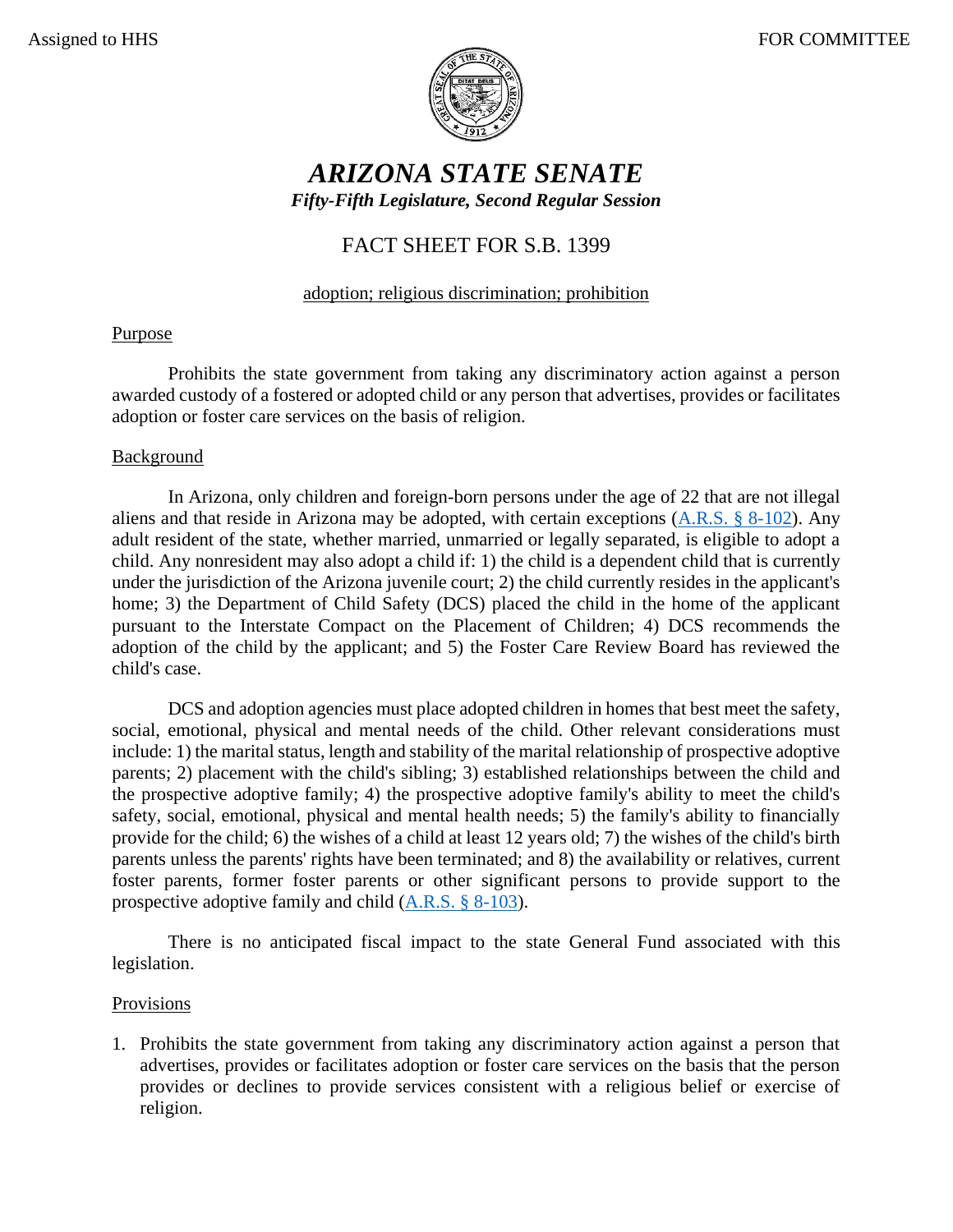- 2. Prohibits the state government from discriminating against a person awarded custody of a fostered or adopted child on the basis that the person guides, instructs, raises or intends to raise a child in a manner consistent with a religious belief or exercise of religion.
- 3. Permits the state government, in the placement of a child, to consider whether a person shares the same religious beliefs as the child.
- 4. Allows any judicial action that relates to religious discrimination in the adoption process to be commenced, with relief granted, regardless of whether the individual bringing action has sought or exhausted all available administrative remedies.
- 5. Specifies that a prevailing party that brings claim of religious discrimination in the adoption process is to recover all reasonable attorney fees.
- 6. Allows a person to bring judicial or administrative action against the state government for any act of religious discrimination in the adoption process, regardless of whether the action is brought by the state or another person.
- 7. Permits a person to assert a violation of the prohibition on religious discrimination as a claim or defense in any judicial or administrative proceeding and entitles the person compensatory damages, injunctive relief, declaratory relief and any other appropriate relief.
- 8. Requires claims of religious discrimination in the adoption process to be brought within two years of the violation.
- 9. Specifies that the prohibition on religious discrimination in the adoption process applies to all state and local laws and ordinances, statutory or otherwise, regardless of whether adopted before or after the effective date of this legislation.
- 10. Defines *discriminatory action* as an action of the state government to:
	- a) alter the tax treatment of a person, including assessing penalties and refusing tax exemptions;
	- b) disallow or deny a tax deduction for charitable donations;
	- c) withhold, reduce, exclude, terminate or materially alter the terms or conditions of a state grant, contract, subcontract, cooperative agreement, guarantee, loan, scholarship or other similar benefit from or to a person;
	- d) withhold, reduce, exclude, terminate or adversely alter the terms or conditions of or deny any entitlement or benefit under a state benefit program from or to a person;
	- e) impose, levy or assess a monetary fine, fee, penalty, damages or an injunction;
	- f) withhold, reduce, exclude, terminate, materially alter the terms or conditions of or deny license, certification, accreditation, custody award or agreement, diploma, grade, recognition or other similar benefit, position or status from or to a person; and
	- g) refuse to hire or promote, force to resign, fire, demote, sanction, discipline, adversely alter the terms or conditions of employment, retaliate or take other adverse employment action against a person employed or commissioned by the state government.